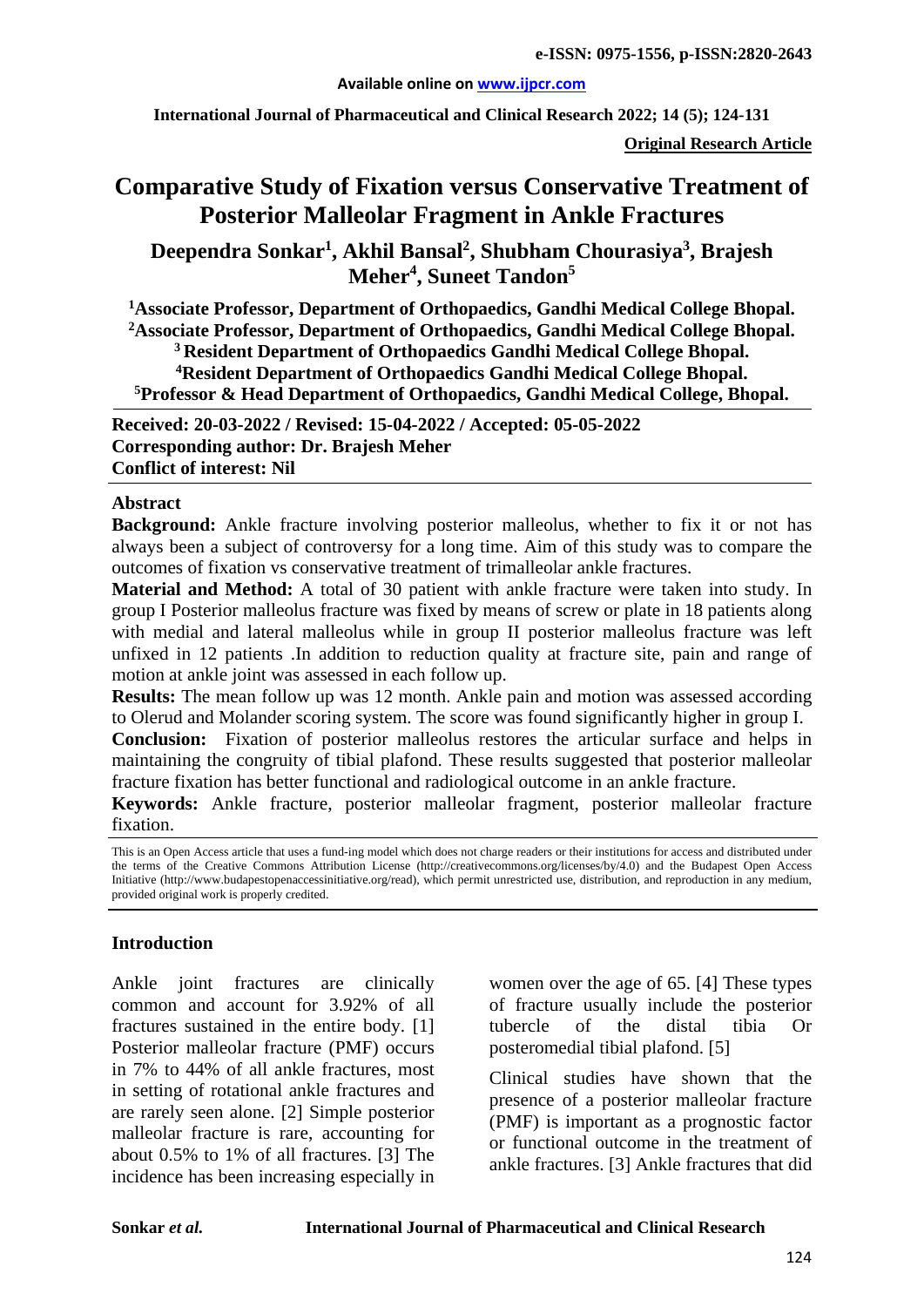not involve the posterior malleolus had a 30 % lower rate of traumatic arthritis than posterior malleolar fractures. [3]

Radiological study of posterior tibial rim fragment was initially studied by chaput in 1907 followed by Destot who further introduced the term "malle'oleposte'rieure" (Posterior Malleolus) in 1911. [6] In 1915, cotton described a new type of ankle fracture, eventually named after him which was a bimalleolar fracture along with a fracture of PM. Later in 1932 Henderson introduced the term trimalleolar fracture. [6] The classification systems of the posterior malleolus fracture are the following types: AO classification, Heim classification, Haraguchi classification and Bartonicek classification. The first two types are based on X-ray and the later two are classified according to CT images.

Most commonly used classification system of of ankle fractures are the Lauge-hansen and Dannis-Weber/AO classification systems. Dannis-weber/AO classification systems has more reliability and reproducibility compared to Lauge-hansen classification systems. However, Laugehansen systems provides the most clinically relevant information, because the ankle fractures are categorised as basis for injury mechanism using a combination of foot position and direction force. [7]

CT imaging may be helpful in defining fracture configuration in more complex patterns particularly where the posterior malleolus is involved. [8] The goal is to provide detailed information about the pattern of fracture before deciding management and planning surgery.

Posterior malleolus fracture is often accompanied by posterior dislocation of an ankle joint, cartilage lesion, and even diepunch. Posterior malleolar fracture often involves the weight bearing articular surface of the tibiotalar joint, resulting in the impact and compression. At this time some bone fragments are often embeded in

between the fracture suture; this sign is called die-punch. [3]

It has been suggested that the unevennes in reduction and increased fragment size may be related to post-traumatic arthritis; however fixation may not consistently improve the evenness and radiographic arthritis may not correlate to a clinically significant difference in function. [4]

Several biomechanical studies have demonstrated that PM has an important role in transferring load between the distal tibia and talar dome, as well as in posterior stability, especially when lateral restraints are injured. [2]

Posterior malleolus fractures are frequently left unfixed because they are expected to be reduced spontaneously after open reduction of lateral malleolus [5]. The indication for fixation of posterior malleolus fragments is controversial. Most scholars consider that the posterior malleolus fragment should be fixed when it accounts for  $\geq 25\%$  of the articular surface at the distal end of tibia. [1]

As the surgical treatment of posterior malleolus fracture require approaches other than traditional medial and lateral incision, orthopaedic surgeons may have a tendency to neglect the posterior malleolus fracture or underestimate the size of fragment.

Traditionally method of posterior malleolus fracture fixation is indirect reduction and an anteroposterior screw. Although minimally invasive, the anterior incision has limited visualisation of the fragments further hindering a proper anatomic reduction leading to poor prognosis. [9] Therefore posterolateral incision is gaining popularity due to adequate visualisation and accurate anatomic reduction.

# **Material and Method**

This study has been conducted in Tertiary Medical College and Associated Hospitals of Madhya Pradesh for managementt of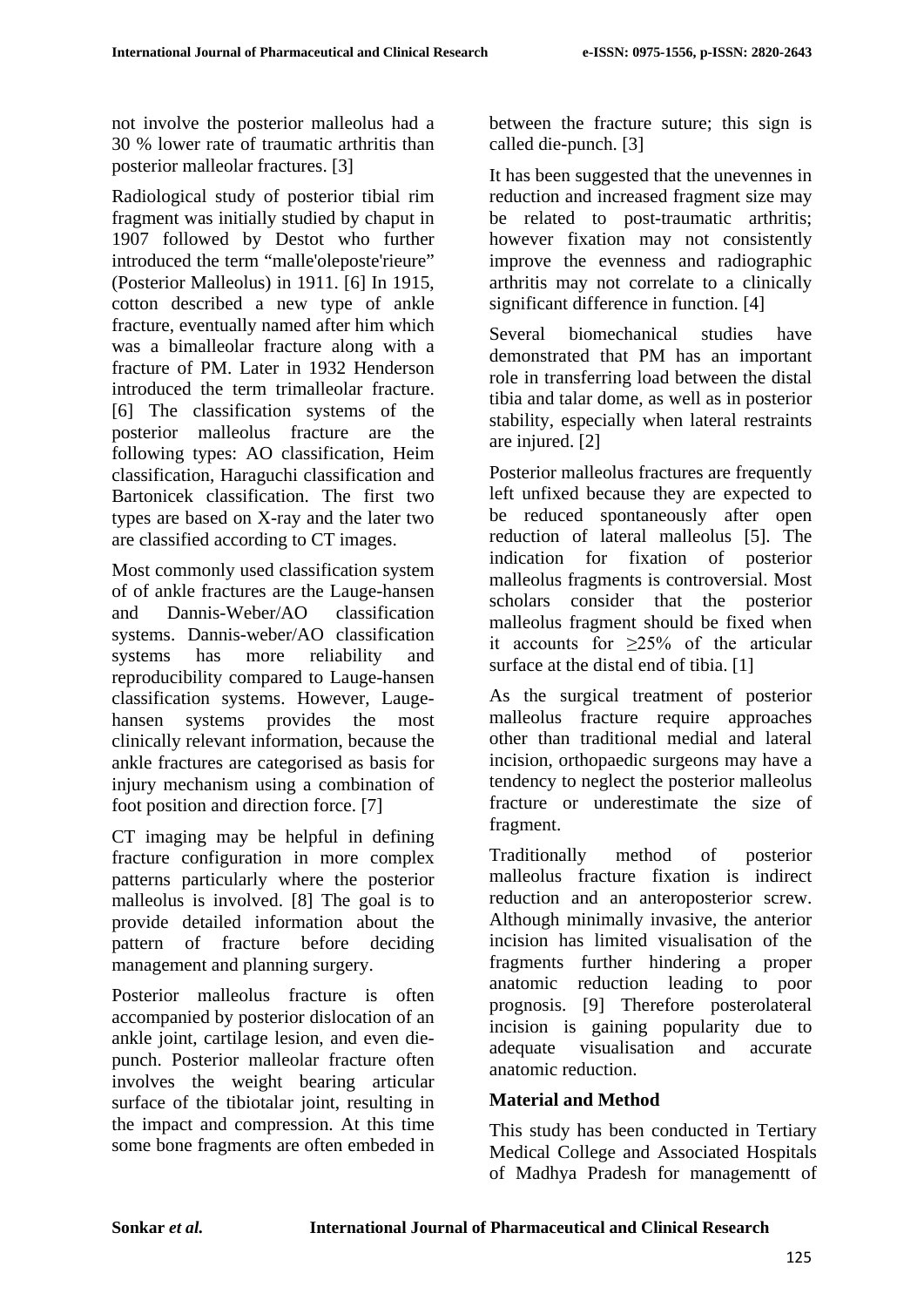posterior malleolar fragment in ankle fracture. In this hospital based study a total of 30 cases were considered from July 2019 to June 2021 of ankle fracture. Patients were divided into two groups on the basis of surgical management and conservative management of posterior malleolar fragment. Adult patient with more than 20 years of age were included in this study whereas polytrauma patients and<br>
pathological fracture were excluded. pathological fracture were excluded. Informed and written consent was taken from all patient undergoing surgery and study protocols were told to them in local language.

At the time of presentation all patients had marked swelling. Prereduction radiography of ankle was done in all patients. For confirming the fracture primarily X-ray of ankle with AP and lateral view was done. CT scan of ankle joint was done in patients for assessment of posterior malleolar fracture fragment and position.

Depending upon findings of radiological reports18 patients were included in group I in which posterior malleolus was fixed with either screw or plate where 12 patients were included in group II in which posterior malleolus was left unfixed. The details of the patients demographics are given in the table 1.

| Number of patients      | 30                                  |
|-------------------------|-------------------------------------|
| Male: Female            | 17:13                               |
| Average age             | $42(20-70)$                         |
| Average time to surgery | $4 \text{ days} (1-7 \text{ days})$ |
| Average follow up       | 15 month $(12-24)$                  |

**Table 1: Demographic and clinical details of patients.**

Size of the fracture was not taken as a definitive criteria to fix Posterior malleolar fragment. In cases where posterior malleolar fragment fracture (PMFF) was get reduced after fixation of associated lateral malleolus then it was left unfixed.

Antero-posterior screw was used in 8 patients whereas plate was used in 10 patients using different approach to fix posterior malleolar fragment in group I. In posterolateral incision fibula fracture was also addressed along with PMFF and separate medial approach was used for medial malleolus. Conventional medial and lateral approach was used to fix medial and lateral malleolus in group II.

# **Surgical Technique**

Associated medial and/or lateral malleolus fracture were fixed by various means. After fixation of lateral malleolus if the PMFF was found reduced then it was managed conservatively.

To fix the PMFF we used 3 different surgical approach:

### 1. Poster lateral approach

Under complete affect of spinal anaesthesia patient was taken over OT table in prone position. A longitudinal incision was made between the lateral border of the Achilles tendon and the medial border of the fibula. Fixation of the fibular fracture was done first. Blunt subcutaneous dissection was done onto the peroneal tendon by carefully guarding the sural nerve to prevent injury. The posterior aspect of the fibula was reached through the interval just lateral to the peroneal tendon. After debriding the fracture, it was reduced and fixed using a buttress plate.

The flexor halluces longus muscle was bluntly dissected off the interosseous membrane and the lateral side of the tibia through the interval medial to the peroneal tendon. Careful dissection was done to prevent injury to paroneal artery and its branches. Now by retracting the muscle medially the posterior aspect of the tibia was seen. The periosteum was used to expose the posterior malleolar fracture.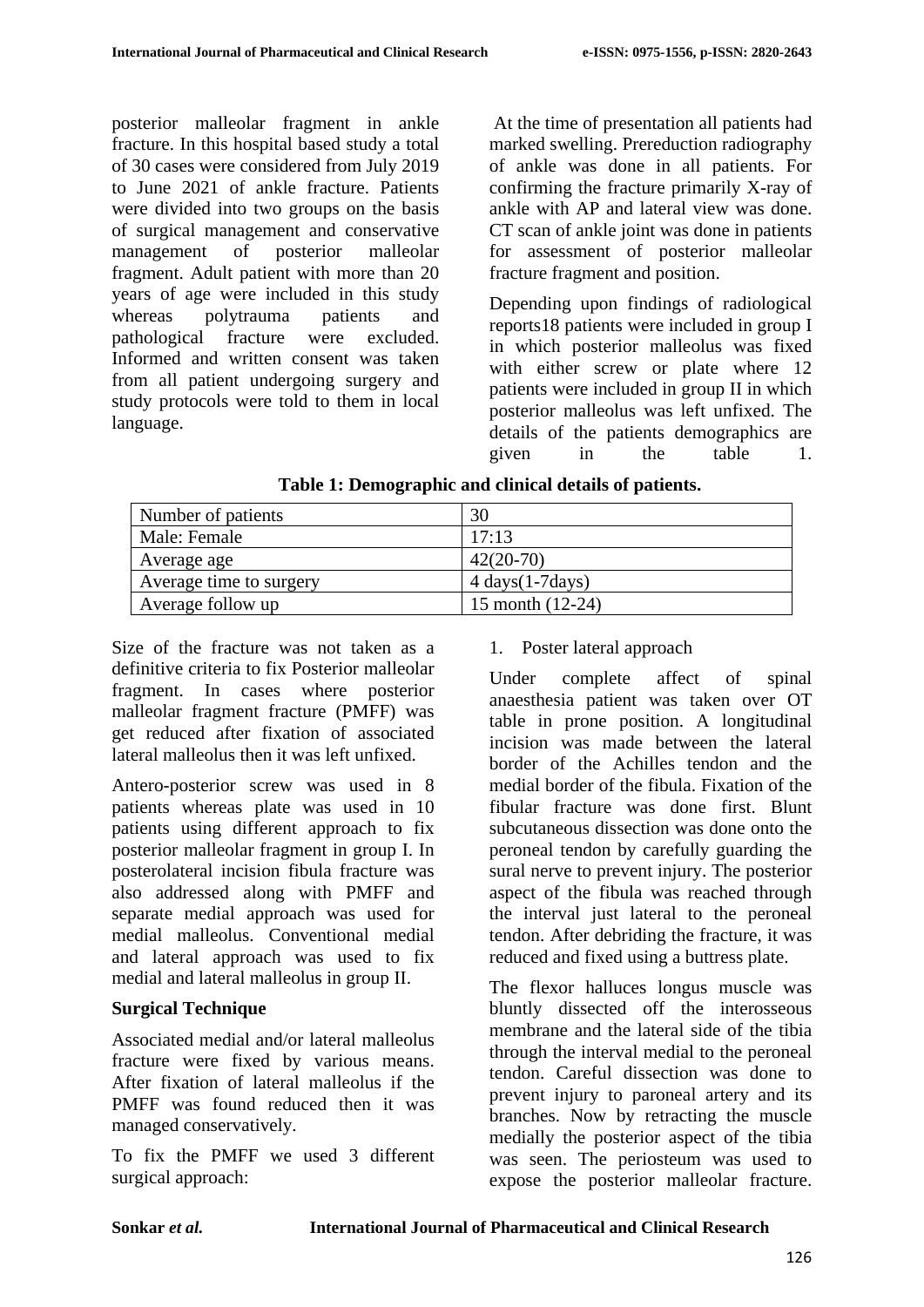Adequate care was taken to prevent damage to posterior inferior tibiofibular ligament (PITFL). Loose fragments were removed by levering the fragment distally. Pointed reduction clamp was used to reduce the posterior fragment after maximal dorsiflexion of the ankle. Then anatomical reduction was achieved and held temporarily by K-wires and it was confirmed on c-arm. Then appropriate size buttress plate was used to fix the fragment. The incision is closed in layers after confirmation of reduction.

### 2. Posteromedial approach

Under complete affect of spinal anaesthesia patient was placed in supine position. Incision was made over the posterior border of distal tibia which was curved anteriorly over the apex of medial malleolus. Subcutaneous tissue and fascia dissected. Tibialis posterior and flexor digitorum logus tendon retracted anteriorly by carefully guarding the posteromedial neurovascular structure. Posteromedial fracture fragment and medial malleolus are identified. Then reduction of PMFF was achieved and was fixed with appropriate size plate. Horizontal medial malleolus fracture are fixed with obliquely placed compression screw. Multifrgmentary fractures are fixed with a medial plate.

3. Anteroposterior or posteroanterior screw fixation

Patient was placed in supine position. Posterior fragment is reduced after dorsiflexion of ankle joint. A small incision was given over anterolateral aspect of distal tibia and pointed reduction clamp was placed over anterolateral and posteriolateral tubercle of distal tibia to achieve temporary reduction.it was temporarily fixed with a k wire. Then Definite fixation was done by cancellous screw placing parallel to the distal articular surface.

Limb was maintained in elevated position for swelling to subside post-operatively. Radiograph were obtained at each follow up at 1,3, and 6 month and 12 month post operatively. Reduction quality, functional score (Olerud Molandar ankle score) [10] and degenerative changes were assessed in each follow up. Post-operatively below knee slab/splint was used in all group II patients for 6 weeks in which posterior malleolar fragment was not fixed but not used in group I patients. Passive range of motion exercise was started in all patients of group I immediate postoperatively.Patients were mobilised toetouch weight bearing with the help of walker or crutches for 6-12 weeks.

Subjective score was classified into 4 groups as depicted in table 2:

| Poor      | $<$ 60 |
|-----------|--------|
| Fair      | 60-80  |
| Good      | 81-90  |
| Excellent | >90    |
|           |        |

#### **Table2: Subjective score classification.**



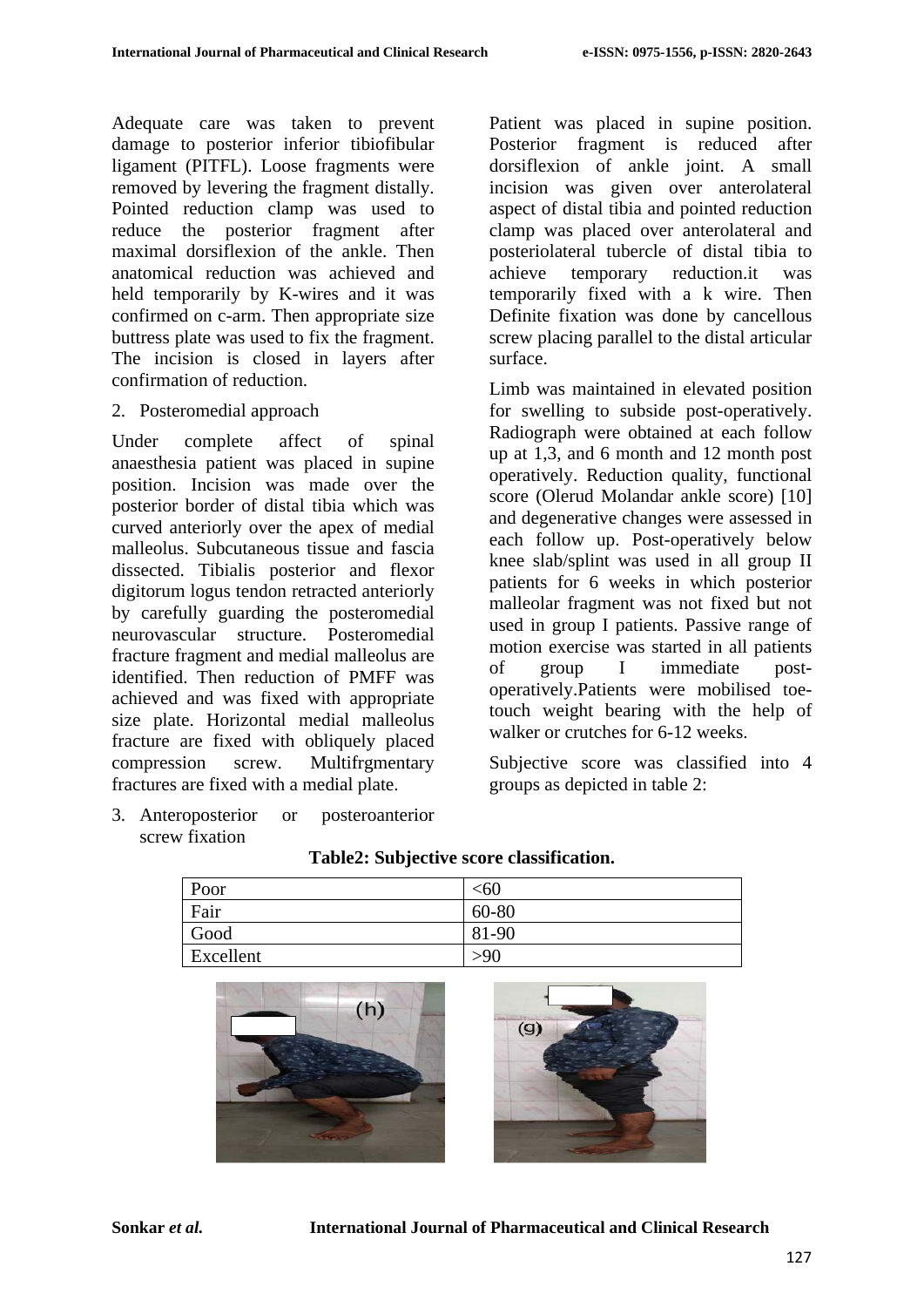

**Figure 1.posterior malleolar fracture treated with anteroposterior screw fixation (a) preoperqtive AP, (b) preoperative Lateral, (c) immediate postoperative AP, (d) immediate postoperative lateral, (e) postoperative 12 month AP, (f) postoperative 12 month lateral, (g) standing 12 month follow up, (h) squatting 12 month follow up**



**Figure 2.posterior malleolar fracture treated with plate fixation (a) preoperqtive AP, (b) preoperative Lateral, (c) immediate postoperative AP, (d) immediate postoperative lateral, (e) postoperative 6 month AP, (f) postoperative 6 month lateral, (g) standing 12 month follow up, (h) squatting 12 month follow up.**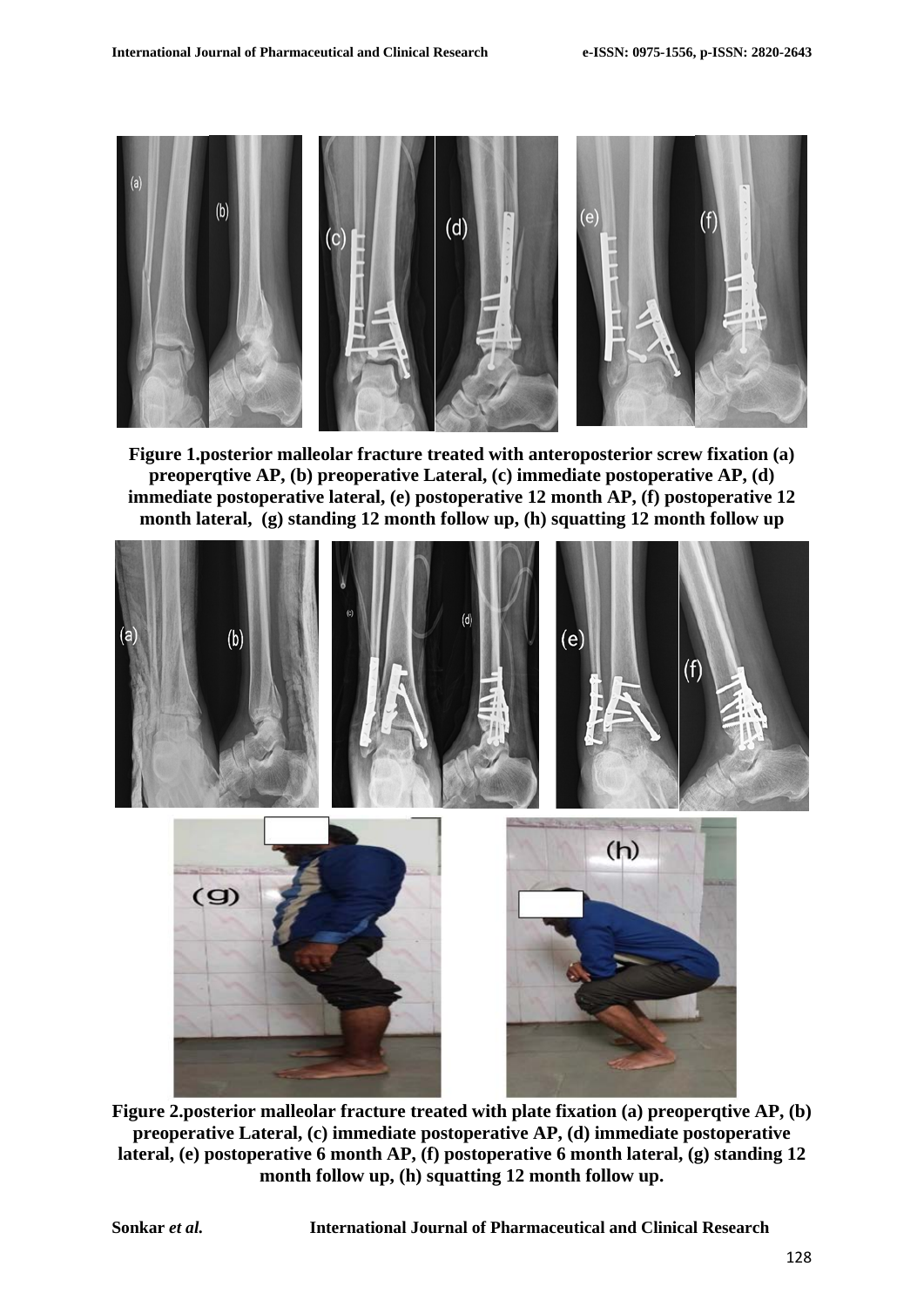### **Results**

Fracture healed within 3 month in all patients after surgical fixation.No loss of reduction found on radiographic follow up. No hardware irritation or loosening was seen.2 patients had developed surgical site infection which was managed with debridement and parenteral antibiotic.Mean injury to operation interval was 4 days (1-7 days). Syndesmotic screw fixation was done in 7 patient in group I and 1 patient in group II.

At final follow up the median of olerud molander score of the patient was 95(80- 95) in group I and 85(65-95) in group II .Olerud and Molandar ankle score was significantly higher in group I as compared to group II.

Degree of arthrosis was grade 0 in 8 ankles, grade I in 8 ankles, grade II in 2 ankles in group I. No grade III arthrosis was found in group I.In group II one ankle had grade 0, six patients had grade I, three patients had grade II and two patients had grade III arthrosis.

|                  | Group I $(n=18)$     | Group II $(n=12)$ |
|------------------|----------------------|-------------------|
| Olerud           | Molandar   95(80-95) | $85(65-95)$       |
| score(range)     |                      |                   |
| Arthrosis degree |                      |                   |
| Grade 0          | 8                    |                   |
| Grade I          | 8                    |                   |
| Grade II         | 2                    |                   |
| Grade III        |                      |                   |
| Grade IV         |                      |                   |

**Table 3: Grading upon Olerude Molander scoring.**

#### **Discussion**

With increase in understanding about the normal and post injury anatomy and function of ankle joint, it has lead to demands for anatomic reduction and rigid fixation of fractures of ankle joint. Early operative management of displaced fractures of ankle joint improves functional outcome and also decreases complications similar results were observed by De Las et al. [11]

The cut-off size above which the posterior malleolar fragment should be fixed is controversial. A number of biomechanical cadaveric studies have been performed without providing one clear conclusion similar uncut results were observed by Nasrallah K. [12]

Few studies have shown that open reduction and internal fixation with a posterolateral approach leads to reduced postoperative displacement compared to closed reduction with anterior-posterior screw fixation. [13] However in our study

no such difference was found. In our study the average fragment size in group I is higher than group II. [14]

Postoperative step-off is an important influential risk factor for reducing the risk of post-traumatic osteoarthritis and thus increasing the likelihood of good functional outcomes in the long term.

### **Conclusion**

Even with increasing knowledge and awareness, there is always some doubts arises regarding management of PMFF. Simple presence of posterior fragment can have adverse result. With proper use of CT scan and by adequate diagnosis and classification, the surgical treatment of the Posterior malleolar fragment can be made easy.

It has been found that only the size of the posterior malleolar fragment does not decide the management plan. Intra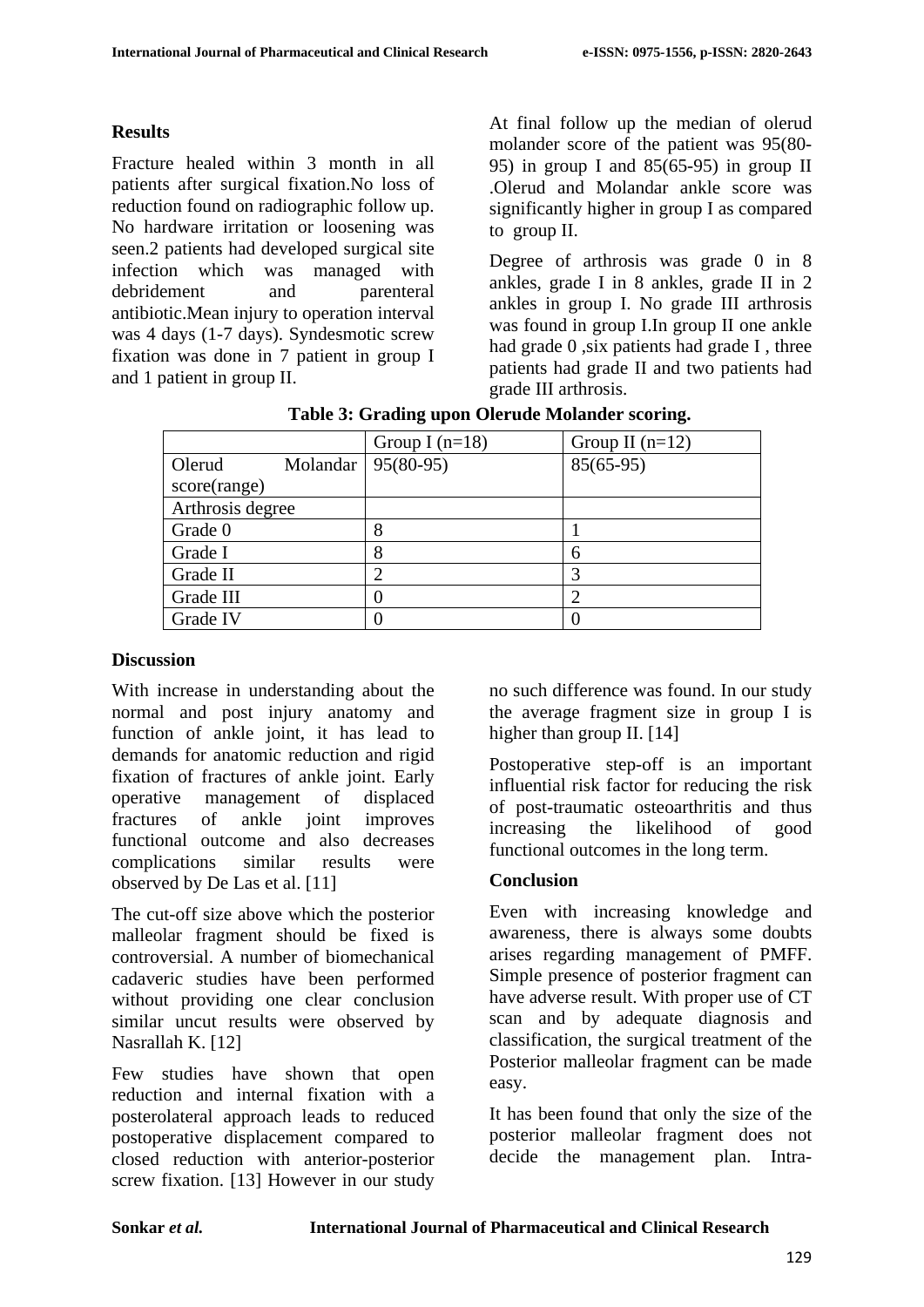articular reduction and anatomic fixation has better effect on clinical outcome.

Evenness at the articular surface of distal end of tibia after reduction of posterior malleolar fragment has a definite effect on the result. Therefore we should always try to restore the articular surface evenness and especially when the fragment size is more than 25%. Even fixation of small fracture fragment can provide stable construction to the distal articular surface**.**  In this study we found that fixation of posterior malleolar fragment has better outcome than the conservative management of PMFF in an ankle fracture**.** 

It has been found than step-off has an important role in developing posttraumatic osteoarthritis and poorer functional outcome. Therefore step-off should be prevented as much as possible and intra-articular surface should be reduced and fixated.

### **Limitations**

Variation in practice and difference in preference of surgical approach and implant among treating surgeons can have different impact on results, which is considered to be a limitation of this study. Short duration of follow is also considered to be one of the limitations.

# **References**

- 1. Xu HL, Li X, Zhang DY, Fu ZG, Wang TB, Zhang PX, Jiang BG, Shen HL, Wang G, Wang GL, Wu XB. A retrospective study of posterior malleolus fractures. International orthopaedics. 2012 Sep;36(9):1929-36.
- 2. Karaca S, Enercan M, Ozdemir G, Kahraman S, Çobanoğlu M, Küçükkaya M. Importance of fixation of posterior malleolus fracture in trimalleolar fractures: A retrospective study. Turkish Journal of Trauma and Emergency Surgery. 2016 Nov 1;22(6):553-8.
- 3. Wang Z, Yuan C, Zhu G, Geng X, Zhang C, Huang J, Ma X, Wang X. A

retrospective study on the morphology of posterior malleolar fractures based on a CT scan: whether we ignore the importance of fracture height. BioMed research international. 2020 Jul 29 ;2020.

- 4. Mason LW, Marlow WJ, Widnall J, Molloy AP. Pathoanatomy and associated injuries of posterior malleolus fracture of the ankle. Foot & ankle international. 2017 Nov;38 (11) :1229-35.
- 5. Tosun B, Selek O, Gok U, Ceylan H. Posterior malleolus fractures in trimalleolar ankle fractures: Malleolus versus transyndesmal fixation. Indian journal of orthopaedics. 2018 Jun;52(3):309-14.
- 6. Bartoníček J, Rammelt S, Tuček M, Naňka O. Posterior malleolar fractures of the ankle. European Journal of Trauma and Emergency Surgery. 2015 Dec; 41(6): 587-600.
- 7. Yi Y, Chun DI, Won SH, Park S, Lee S, Cho J. Morphological characteristics of the posterior malleolar fragment according to ankle fracture patterns: a computed tomography-based study. BMC musculoskeletal disorders. 2018 Dec;19(1):1-7.
- 8. Solan MC, Sakellariou A. Posterior malleolus fractures: worth fixing. The bone & joint journal. 2017 Nov;99(11):1413-9.
- 9. Kumar SG, Lu J, Ratish S, Arjun S, Sundar K, Liang J. Treatment of Posterior Malleolus Fracture through Posterolateral Approach. Open Journal of Orthopaedics. 2019 Mar 27;9(4):67- 80.
- 10. Nilsson G, Jonsson K, Ekdahl C, Eneroth M. Outcome and quality of life after surgically treated ankle fractures in patients 65 years or older. BMC Musculoskelet Disord. 2007 Dec 20; 8:127.
- 11. De Las Heras Romero J, Lledó Alvarez A, Torres Sánchez C, Luna Maldonado A. Operative Treatment of Ankle Fractures: Predictive Factors Affecting